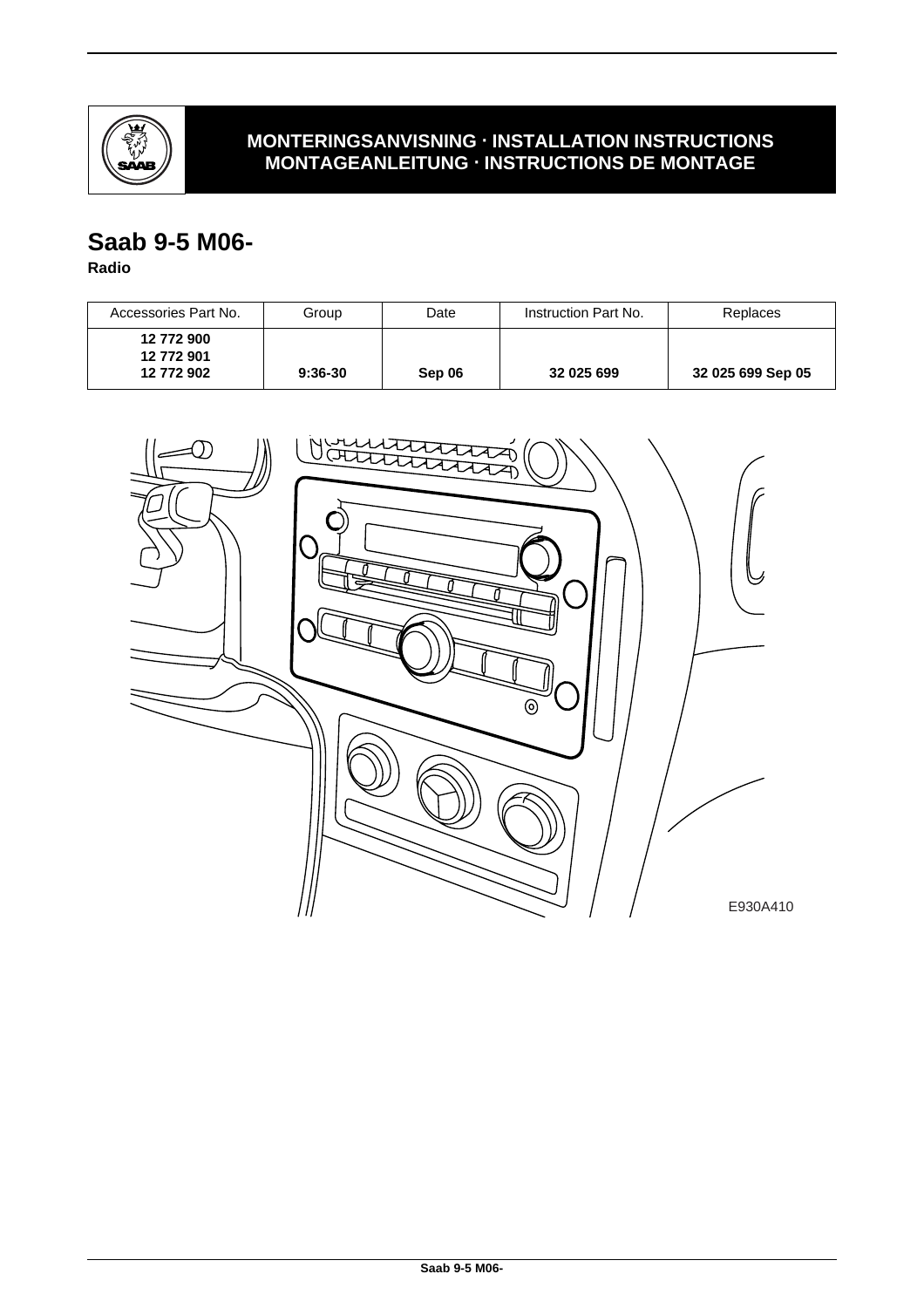

## **Fitting a radio in cars without audio system**

1 Remove the cover using 82 93 474 Removal tool.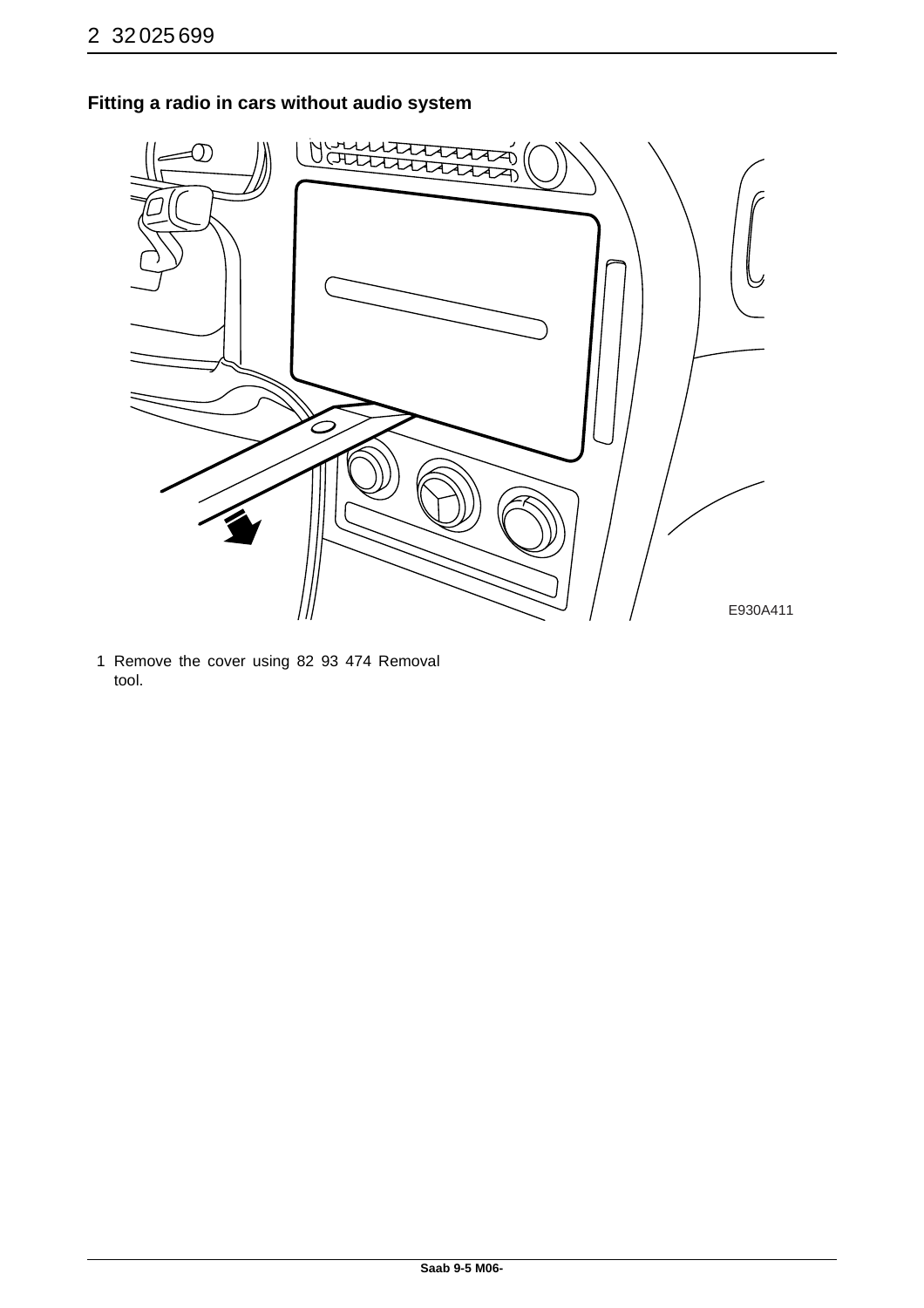

2 Plug the connector and antenna connection into the unit.

#### **Note**

Before the unit has been "MARRIED" with the car, "NO VIN" is shown on the radio's display.

- 3 Insert the unit in the centre console.
- 4 Fit the screws.
- 5 Fit new plugs, make sure that the plugs are guided in the grooves.
- 6 With Tech2 connected and communication established with the audio system, select "PRO-GRAMMING" in the system menu.

The text "MARRIAGE/DIVORCE" is shown.

- 7 Press "ENTER".
- 8 Select MARRIED with the change button and press "OK ".
	- "MARRIED" must be selected for the installation of a head unit in a Saab 9-5.
- 9 "NO VIN" disappears from the radio display.
- 10 Perform spare parts programming.



11 Set the time and date on the unit's clock.

### **WARNING**

**The CD player in the head unit is a Class 1 laser product.**

- Service and repair of the CD player in the head unit must only be carried out by qualified technicians.
- If the cover on the head unit is damaged then laser radiation may arise with risk of personal injury.